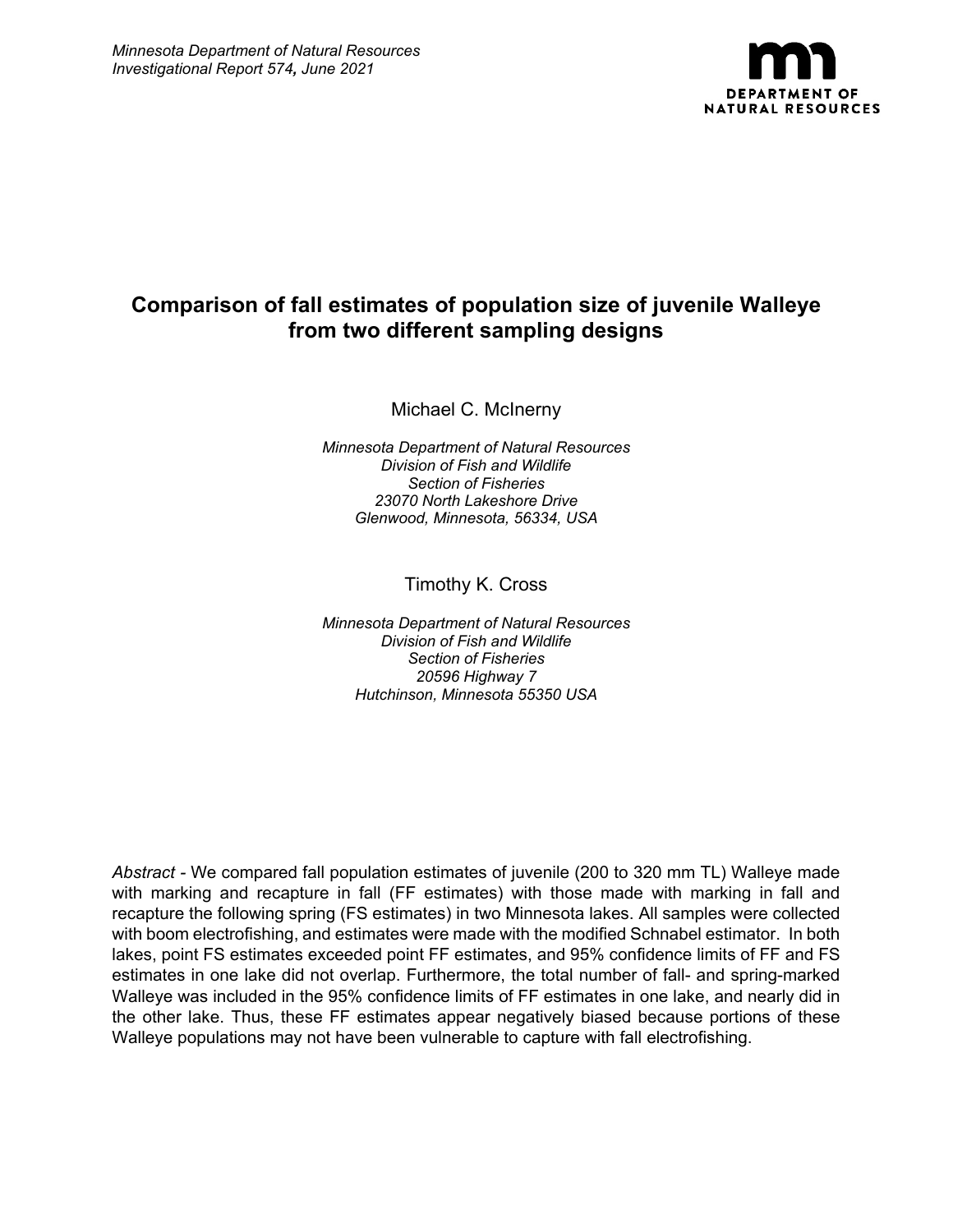#### **INTRODUCTION**

Mark-recapture estimates of population size of yearling or juvenile Walleye *Sander vitreus* are often conducted in fall using either Petersen or Schnabel estimators, a fall mark/fall recapture design (FF estimates), batch marking, and using electrofishing for both marking and recapture (Mraz 1968; Hauber 1983; Serns 1983; Larscheid et al. 2001; Shaw and Sass 2020). These estimates were usually made to evaluate boom electrofishing catch per unit effort (CPUE) as an index of abundance of this length group of Walleye or evaluate success of Walleye stocking. Authors of all these studies presumed that the assumption of equal capture probabilities of marked and unmarked Walleye was met in all reported FF estimates, a requirement for unbiased Petersen and Schnabel estimates (Ricker 1975).

Evaluations of FF estimates of Walleye are few, however. Mraz (1968) reported that FF estimates of yearling Walleye in a Wisconsin lake made with the Petersen estimator often differed from those made with the Schnabel estimator, and differences in point estimates were high enough that assessments of annual mortality differed. Larscheid et al. (2001) reported that recapture to capture ratios increased with the number of marked Walleye at large in Iowa lakes, which should occur in modified Schnabel experiments.

Adding a spring capture period to those fall capture periods could help assess whether or not capture probabilities of marked and unmarked Walleye are equal. For example, McInerny and Cross (1999; 2005) compared FF estimates of Largemouth Bass *Micropterus salmoides* and Black Crappie *Pomoxis nigromaculatus* with estimates made with marking in fall and recapture in spring (FS estimates), and found that FS estimates of both species usually exceeded FF estimates in the same lakes. Furthermore, additional evidence suggested that some FF estimates of Largemouth Bass were negatively biased and FF estimates of Black Crappie could be negatively biased because a portion of their populations were too far off shore to be captured with nearshore capture gears (electrofishing or trap netting) in fall. Walleye could inhabit different areas of lakes in fall than in spring. For example, Schall et al. (2020) found that data collected with standardized sampling in fall provided different estimates of age structure, growth, mortality, and yield of Walleye than data collected with spring standardized sampling in a Nebraska reservoir, suggesting seasonal differences in distribution of Walleye.

Interpretations of relationships between electrofishing CPUE and population density of juvenile Walleye and evaluations of stocking success of Walleye could change if FF estimates of juvenile Walleye are biased. Furthermore, comparisons between FF and FS estimates could reveal potential biases made with either design. Therefore, we compared FF and FS estimates of juvenile Walleye in two Minnesota lakes, and evaluated for potential bias estimates made with each design.

# **METHODS**

#### *Study lakes*

Lakes Little Swan (Meeker County) and Elkhorn (Kandiyohi County) are two small, dimictic lakes located in south central Minnesota. Little Swan Lake is 18 ha with a maximum depth of 9.4 m, and Elkhorn Lake is 35 ha with a maximum depth of 12.5 m. Walleye fisheries in both lakes were maintained primarily by fingerling stocking (usually age 0 fingerlings) from different sources; however, some natural reproduction was documented in Little Swan Lake.

## *Walleye sampling*

All samples were collected with boom electrofishing, and although sampling focused primarily on Largemouth Bass, Walleye in these two lakes were also sampled when observed. Sampling consisted of several electrofishing circuits around the entire shoreline of each lake over a two to four week period; one circuit per day or night in fall and the following spring (McInerny and Cross 1996). The boom electrofisher was equipped with a Coffelt VVP 2E electrofisher powered by a 3.5 KW generator that supplied pulsed DC from the boat hull to a single sphere anode. A single netter dipped stunned bass and Walleye of all lengths. Because one of the study objectives was to compare day and night electrofishing catches of Largemouth Bass, a minimum of two sets of day and two sets of night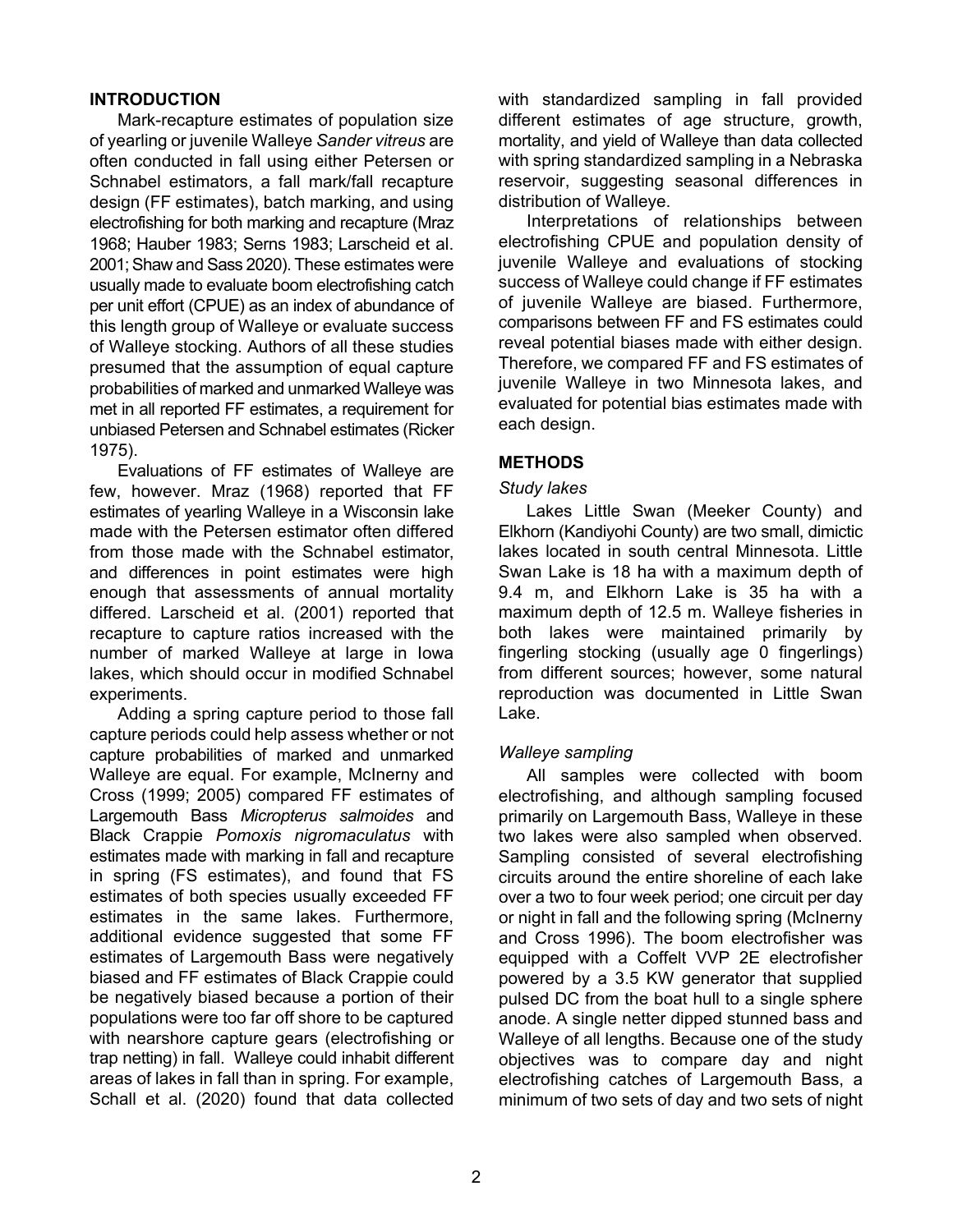electrofishing circuits were completed at each lake. At both lakes, one day electrofishing circuit occurred just before one night electrofishing circuit, and the other day circuit occurred the day after a night electrofishing circuit. Additional circuits were needed for estimating population size of Largemouth Bass, but no additional circuits were conducted for estimating population size of Walleye. At Little Swan Lake, three night and two daytime electrofishing circuits were completed from 13 September through 7 October 1993, and two night and two daytime electrofishing circuits were completed from 10 through 23 May 1994 (three additional daytime circuits for Largemouth Bass occurred after 23 May, but no Walleye were caught). Two daytime and five night electrofishing circuits were completed at Elkhorn Lake from 15 September through 17 October 1994, and two daytime and two night electrofishing circuits were completed from 15 to 22 May 1995. Fall water temperatures ranged from 12 to 19 °C at Little Swan Lake and from 13 to 23 °C at Elkhorn Lake, and spring water temperatures ranged from 14 to 22 °C at Little Swan Lake and 16 to 17 °C at Elkhorn Lake. Captured Walleye were measured (total length in mm), examined for presence of season-specific fin clips (either anal or upper caudal fin), given a season-specific fin clip if unmarked, and released.

We used the modified Schnabel estimator to estimate population size for each design. With one exception, each electrofishing circuit when Walleye were sampled was treated as an independent capture period for FF estimates. A single un-marked Walleye captured during a day electrofishing run the next day after a night electrofishing run at Elkhorn Lake was fin-clipped and included with the electrofishing sample the night before. Cumulative samples of *M*, *C*, and *R* during fall were used for FF estimates. For FS estimates, *M* equaled the total number of fallmarked Walleye and was presumed constant during spring sampling. Each spring electrofishing circuit when Walleye were captured was treated as an independent capture period. The single recaptured spring-marked Walleye was excluded from *C* in the FS estimate at Elkhorn Lake. Ninety five percent confidence limits were calculated by using *R* as a Poisson variable, and *R* needed to equal or exceeded 4, the minimum

number for a statistically unbiased estimate (Ricker 1975). We used length-frequency distributions to distinguish juvenile (age 1 and possibly some age 2 in fall; age 2 and possibly some age 3 in spring) from age 0 Walleye and Walleye > age 2 in fall and from Walleye age 1 and  $\geq$  age 3 in spring (Quist et al. 2012).

We could not directly determine bias in either design because population size of juvenile Walleye was not known in either lake; thus, we examined indirectly for potential bias in each design. We first summed the total number of fallmarked, spring-marked, and all unmarked Walleye examined in the last capture period in spring and compared those sums with FF estimates. FF estimates could be negatively biased if 95% confidence intervals included these sums coupled with relatively low *R* to *C* ratios in spring recapture samples (assuming equal mortalities of marked and unmarked Walleye after the last fall recapture period). We then plotted proportions of *R* to *C* as a function of *M* to determine if proportions of *R* to *C* increased proportionately with increasing *M*. For FF estimates, we calculated upper and lower 95% confidence limits of individual proportions estimated at each *M* by using formulae in Hansen et al. (2007). For FS estimates, we calculated standard errors of *R* to *C* in spring samples because proportions were estimated at least twice with the same *M*. Although capture probabilities often differ among sample events, proportions of *R* to *C* should ultimately increase with increasing *M* (Ricker 1975; Otis et al. 1978). Lastly, we applied Kolmogorov-Smirnov tests to determine if length distributions differed between *M* and *C* in FS estimates. We concluded recruitment did not occur if length distributions did not differ significantly  $(P < 0.05)$ .

## **RESULTS**

Point estimates of juvenile Walleye (20 to 32 cm TL) made with the fall mark/fall recapture design were lower than point estimates made with the fall mark/spring recapture design in both lakes (Figure 1). However, 95% confidence limits of FF and FS estimates at Little Swan Lake overlapped (Figure 1). In contrast, confidence limits of FF and FS estimates made with the modified Schnabel estimator at Elkhorn Lake did not overlap (Figure 1).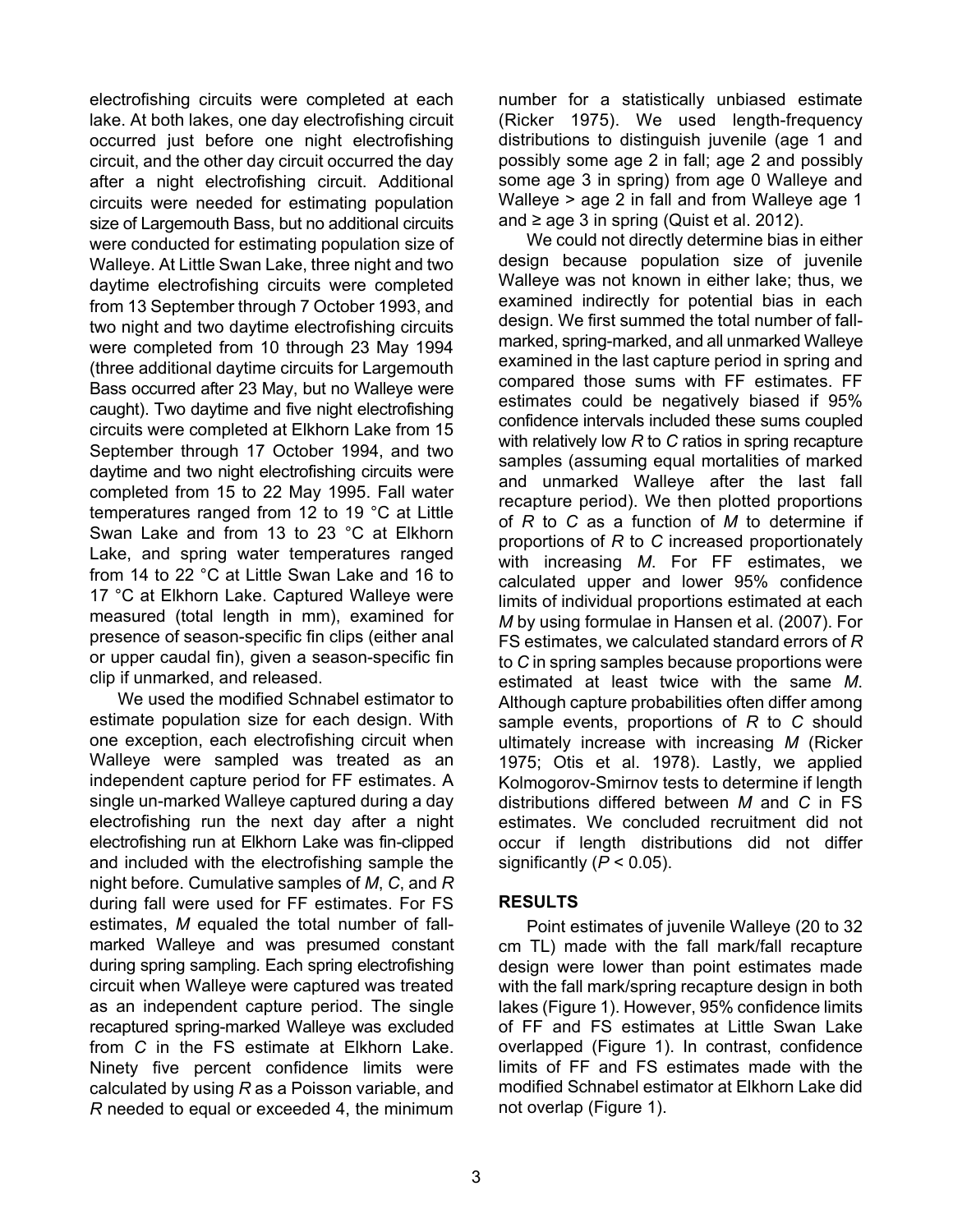

FIGURE 1. Estimates of population size (solid circles; vertical bars denote 95% confidence limits) of juvenile Walleye at Little Swan (Meeker County) and Elkhorn (Kandiyohi County) lakes made with a fall mark-fall recapture design (FF estimate) and a fall mark-spring recapture design (FS estimate), and the total number of fall-marked and spring-marked Walleye counted in fall and spring (open circles).

Estimates made with the FF design appeared negatively biased relative to FS estimates in both lakes, but bias of FS estimates could not be directly evaluated. The total number of Walleye marked in fall and spring were either very near the lower 95% confidence limit (Little Swan Lake) or were within 95% confidence limits (Elkhorn Lake) of FF estimates made with either estimator (Figure 1). At Little Swan Lake, the proportion of *R* to *C* in nighttime recapture samples did not increase with increasing *M,* but the proportion of *R* to *C* did increase with increasing *M* at Elkhorn Lake (Figure 2). Proportions of *R* to *C* differed little between nighttime capture events in spring at both lakes, but proportions in spring did not exceed proportions observed during the last capture

periods in fall (Figure 2). Proportions of *R* to *C* were not calculated for day electrofishing circuits because no Walleye were captured during daytime electrofishing in fall or spring at Little Swan Lake, and only three Walleye were caught during the day at Elkhorn Lake in spring (one of which had a fall fin-clip). Length distributions of *M* and *C* in FS estimates at Little Swan Lake differed significantly  $(D = 0.285; n = 1)$ 61, 42; *P* = 0.0352). However, modes and length ranges were similar between *M* and *C*; *C* was composed of relatively few Walleye < 25 cm (Figure 3). At Elkhorn Lake, length distributions of *M* and *C* did not differ (*D* = 0.139; n = 134, 75;  $P = 0.3099$ ; Figure 3). Thus, recruitment of unmarked Walleye probably did not occur at either lake.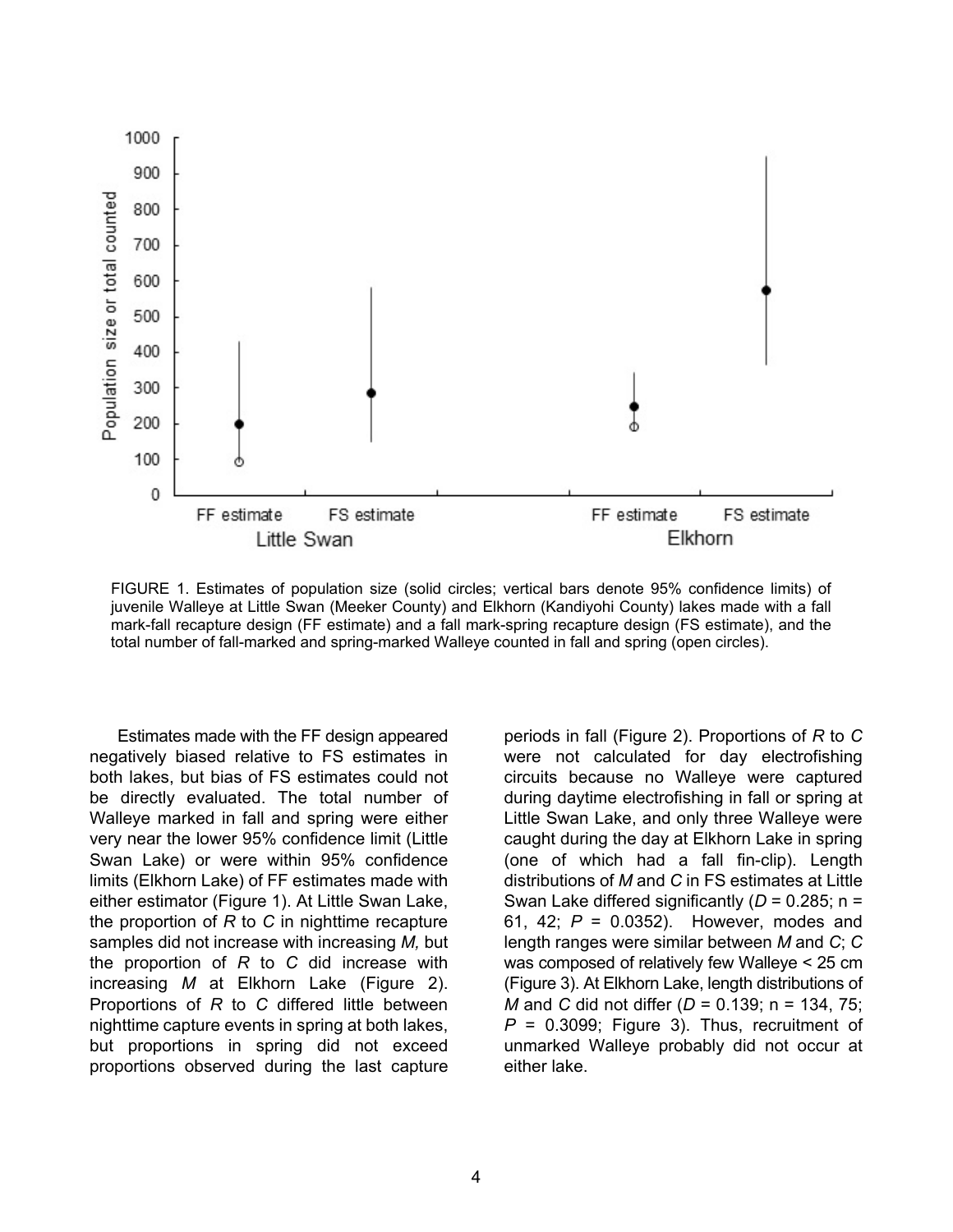

FIGURE 2. Proportion (solid circles) of the nighttime recapture samples of juvenile Walleye that were marked as a function of the total number of Walleye marked at large in fall, and the proportion (open circles) of fall-marked walleye captured in the spring nighttime recapture samples in lakes Little Swan and Elkhorn, Minnesota (upper and lower horizontal lines denote 95% confidence limits of proportions in fall, and 2X standard error in spring at Little Swan; standard error for proportions at Elkhorn not shown because they reside within the respective open circle).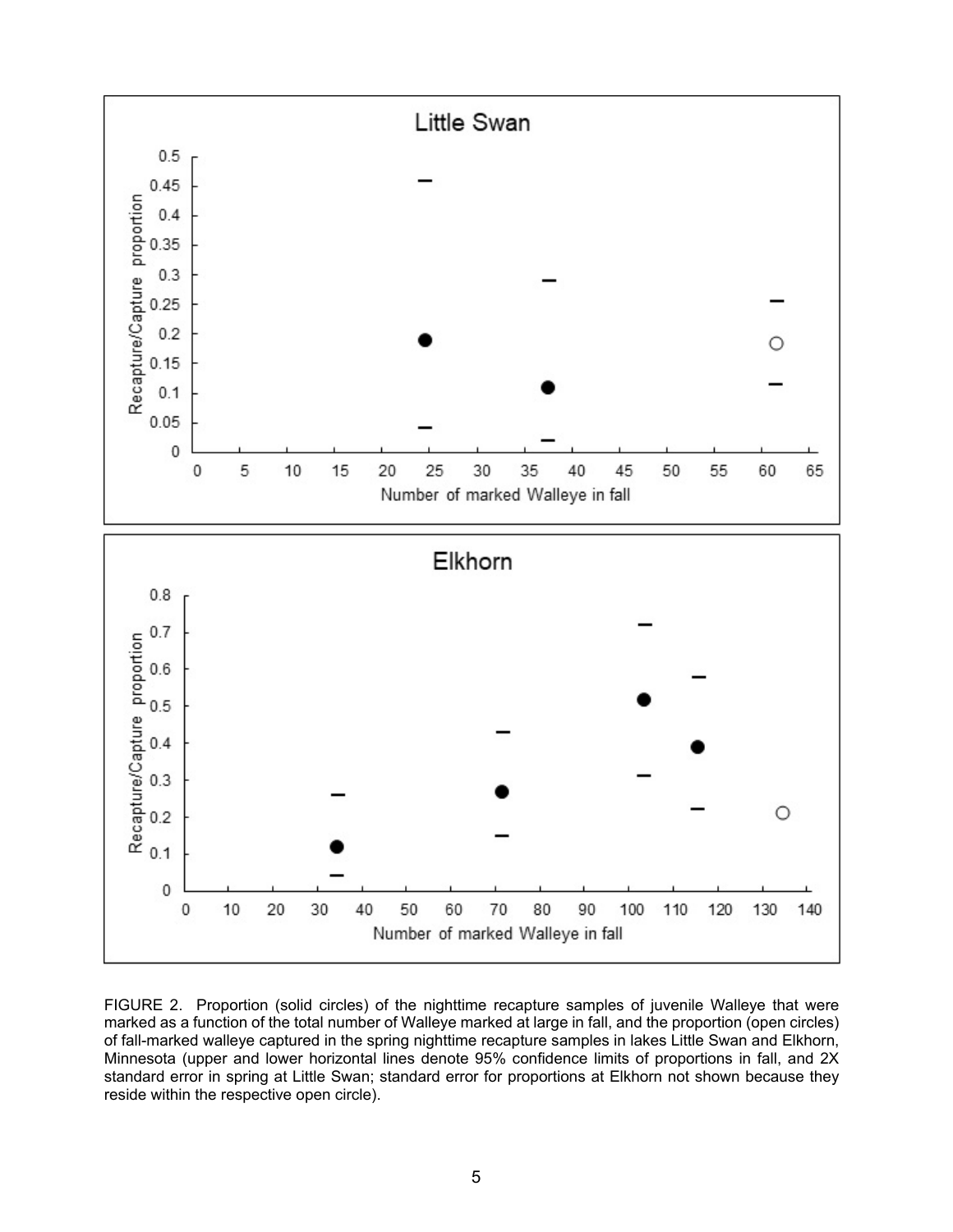

FIGURE 3. Length frequency distributions of marked juvenile Walleye at large in fall and the following spring in lakes Little Swan and Elkhorn, Minnesota.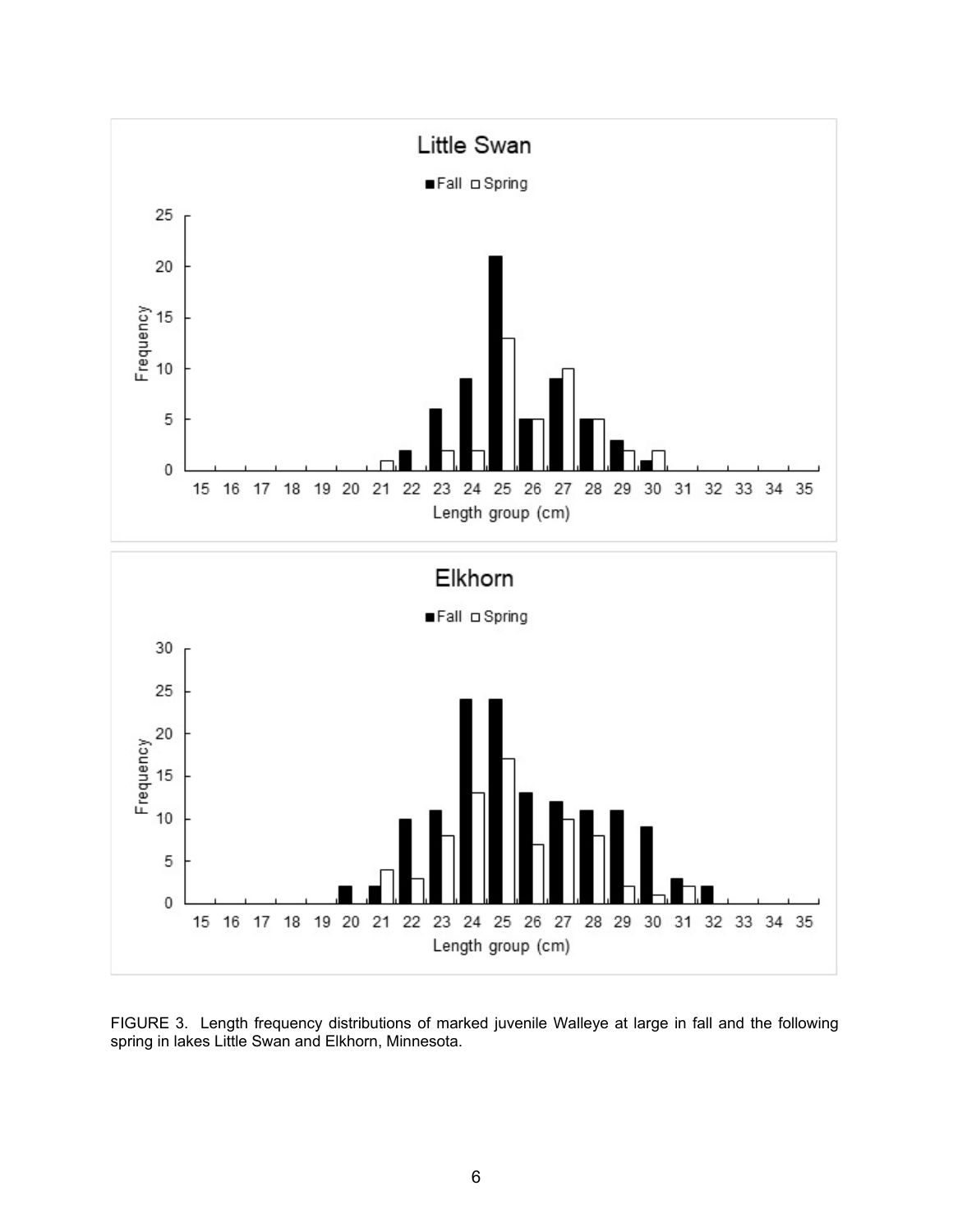## **DISCUSSION**

The assumption of equal capture probabilities of all juvenile Walleye may not have been met for FF estimates, and the assumption of equal mortality of marked and unmarked juvenile Walleye may not have been met for FS estimates. Negative bias in FF estimates could be caused by a portion of the Walleye population not being vulnerable to capture with electrofishing in fall. Van den Avyle (1976) reported that a substantial portion of age 1 Largemouth Bass in a 3-ha Iowa impoundment were not vulnerable to capture with electrofishing in fall but became vulnerable to capture in spring. A similar seasonal change in distribution of juvenile Walleye would cause negative bias in FF estimates in our study lakes. McInerny and Cross (1999) also found that 95% confidence intervals of several FF estimates of Largemouth Bass  $\geq$  200 mm made with marking and recapture with electrofishing also included the total number of bass marked in fall and spring. Lastly, findings of this study were also consistent with that found for Black Crappie where FS estimates always exceeded FF estimates (marking and recapture made with nearshore trap netting in both designs) in several Minnesota lakes (McInerny and Cross 2005). Conversely, disproportionately higher mortality of marked Walleye relative to unmarked Walleye would cause positive bias in FS estimates, although no dead fin-clipped Walleye were observed during sampling.

We could not determine if assumptions of no emigration of marked Walleye or no immigration of unmarked Walleye were met because we batch-marked rather than marked Walleye with individual tags. Although both lakes lacked inlets and outlets allowing for migration of fish, it was possible that complete mixing (relative to the path of the electrofishing boat) of the populations did not occur. Applying unique marks to each Walleye coupled with application of Program Mark could have assessed whether or not these assumptions were met.

The remaining assumptions for unbiased Schnabel estimates appeared to be met (Ricker 1975). Analysis of fall and spring length distributions suggested no recruitment of unmarked Walleye. Because of negligible overwinter growth, clipped fins did not regenerate,

and the caudal and anal fin clips were easily observed when placed flat on measuring boards. Therefore, marks were not lost and no marked Walleye were missed during examination.

The number of recaptures for the FF estimate at Little Swan Lake appeared marginally adequate, but *R* appeared sufficient for the FF estimates at Elkhorn Lake and for FS estimates at each lake. By design, all estimates were made with more than four recaptures of marked Walleye; thus, statistical negative bias should have been avoided (Ricker 1975). For their study, Shaw and Sass (2020) excluded from their study estimates of age 1 Walleye made with less than seven recaptures; however, their sampling continued until the proportion of marked to unmarked Walleye in the last capture period exceeded 10%. The FF estimate at Little Swan Lake was made with a total of six recaptures, but the proportion of marked to unmarked Walleye in the last recapture sample equaled 11%. On the other hand, the cumulative  $R = 42$  and the proportion of marked to unmarked Walleye in the last recapture sample equaled 39% for the FF estimate at Elkhorn Lake. For FS estimates, cumulative  $R = 8$  at Little Swan and cumulative *R* = 17 at Elkhorn Lake, and proportions of marked to unmarked Walleye in spring electrofishing circuits ranged from 15 to 22% at Little Swan Lake and 20 to 22% at Elkhorn Lake.

If negative bias in FF estimates is shown true in future examples, then interpretations of fall electrofishing CPUE of yearling Walleye and stocking success of Walleye could change, especially if the proportion of the population vulnerable to shoreline electrofishing in fall varies within and among lakes. Although Larscheid et al. (2001) and Shaw and Sass (2020) found that electrofishing CPUE in fall was positively correlated with FF estimates among lakes in Iowa and Wisconsin, Madsen (2008) reported that electrofishing CPUE of age 1 Walleye was not a useful predictor of year-class strengths in future spawning stocks of Walleye in northern Wisconsin lakes. Madsen (2008) speculated that year-class strengths of Walleye in northern Wisconsin might not become set until after age 1; however, electrofishing CPUE may not reflect actual density of age 1 Walleye if substantial portions of the population are shown invulnerable to electrofishing in fall.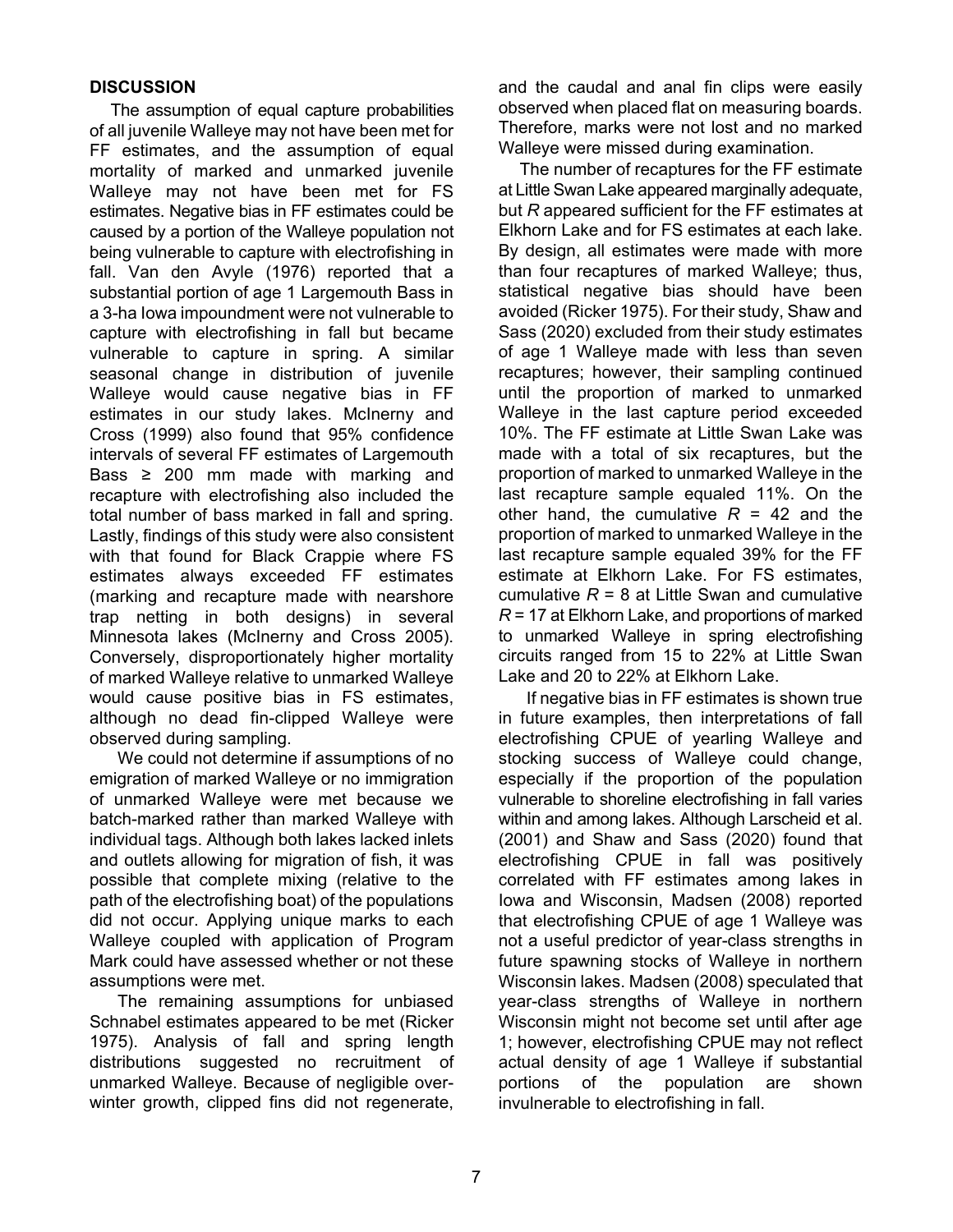#### *ACKNOWLEDGEMENTS*

*Data reported herein would not have been collected had it not been for D. H. Schupp who suggested that we also mark and recapture Walleye in addition to Largemouth Bass. W. Brouillet and K. Stauffer assisted with some electrofishing. C. Schoenebeck, D. Logsdon, and S. Shroyer reviewed earlier drafts of this report, and incorporating their suggestions greatly improved this manuscript.*